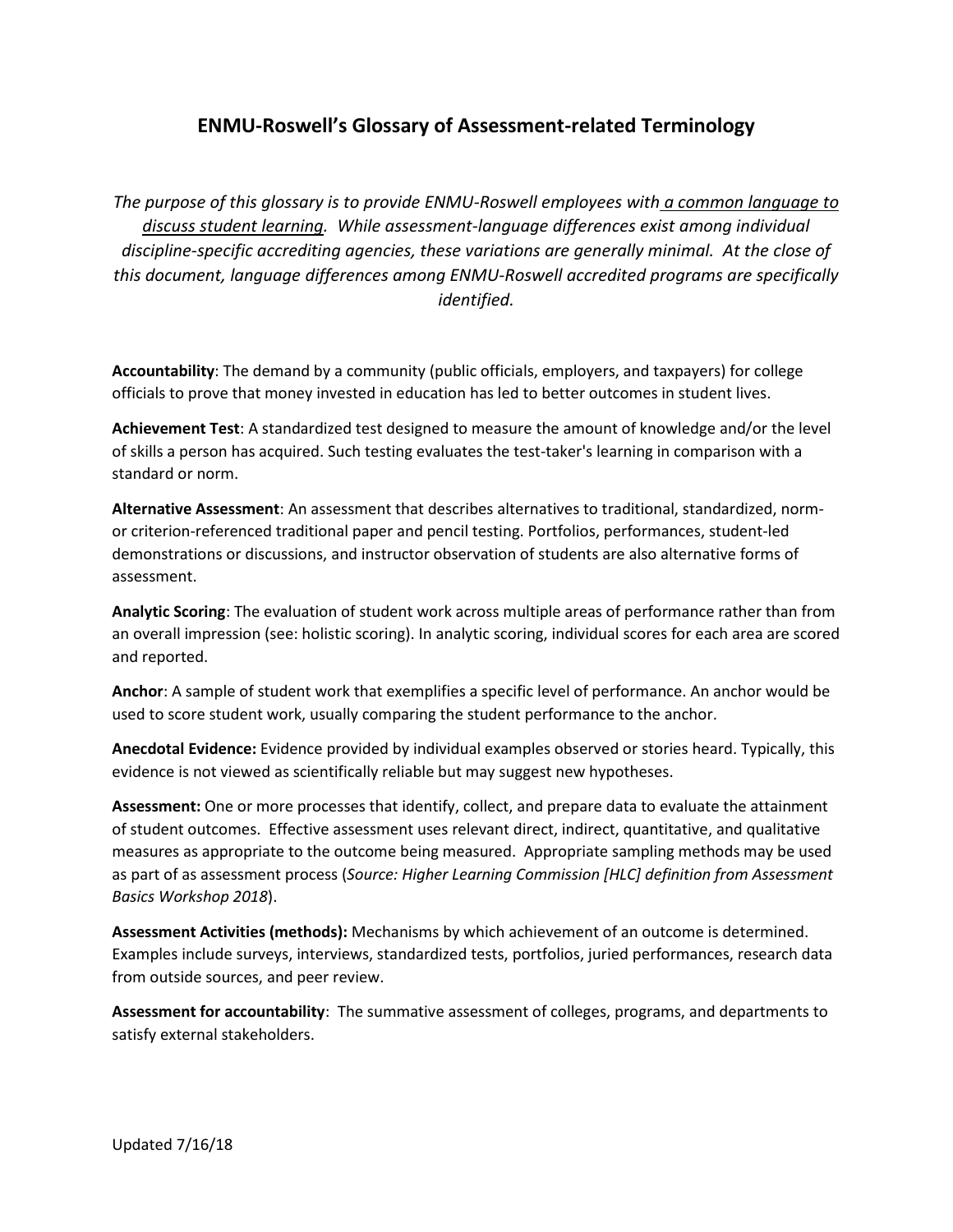**Assessment for Improvement**: Assessment feeding directly, and often immediately, back into revision of the course, program, service, or institution to improve student learning, programs, or services. Assessment for improvement can be formative and/or summative.

**Authentic Assessment:** The asking of students to demonstrate the behavior the learning is intended to produce. Rather than choosing from a set of responses, students are asked to accomplish a task, produce a project, or solve problems.

**Benchmark:** A description of a specific level of expected performance. Benchmarks for student learning are often represented by samples of student work.

**Capstone Experience:** Holistic activities designed to assess students' knowledge, skills, and problemsolving abilities using concepts learned throughout the program.

**Classroom Embedded Assessment**: Activities used by an individual instructor to determine if students are meeting the outcomes in a single class meeting or a small number of consecutive class meetings. The instructor evaluates the results to decide if changes are needed to help improve student learning.

**Course Embedded Assessment**: Activities selected by faculty members to determine if students are meeting the learning outcomes for that given course. The results of the assessments should be used to decide if changes in the course are needed to help improve student learning.

**Criteria:** Measures or characteristics used to determine or verify student knowledge, attitudes, and performance.

**Criterion-Referenced Assessment:** Assessment comparing an individual's performance to a specific learning outcome or performance standard and not to the performance of other students.

**Cohort:** A group of individuals whose progress is tracked by examining identified measurements at specified points in time.

**Competencies:** Knowledge, skills, or behavior that a student can demonstrate or perform.

**Competency Test**: A test used to determine if a student has met established minimum standards of skills and knowledge.

**Course-embedded Assessment:** Assessment methods that are integrated into the teaching-learning process as part of the coursework.

**Curriculum and Instructional Council:** A body with the purpose of promoting quality and excellence in the design and implementation of ENMU-Roswell's curriculum. The Curriculum Council must review and make recommendations to the Vice President of Academic Affairs regarding the following matters:

- proposals for new courses and programs;
- modification, deletion, or reinstitution of courses or programs;
- changes in general education requirements.

The Curriculum Council may also consider changes in policy related to the implementation of curricula and other matters related to instruction.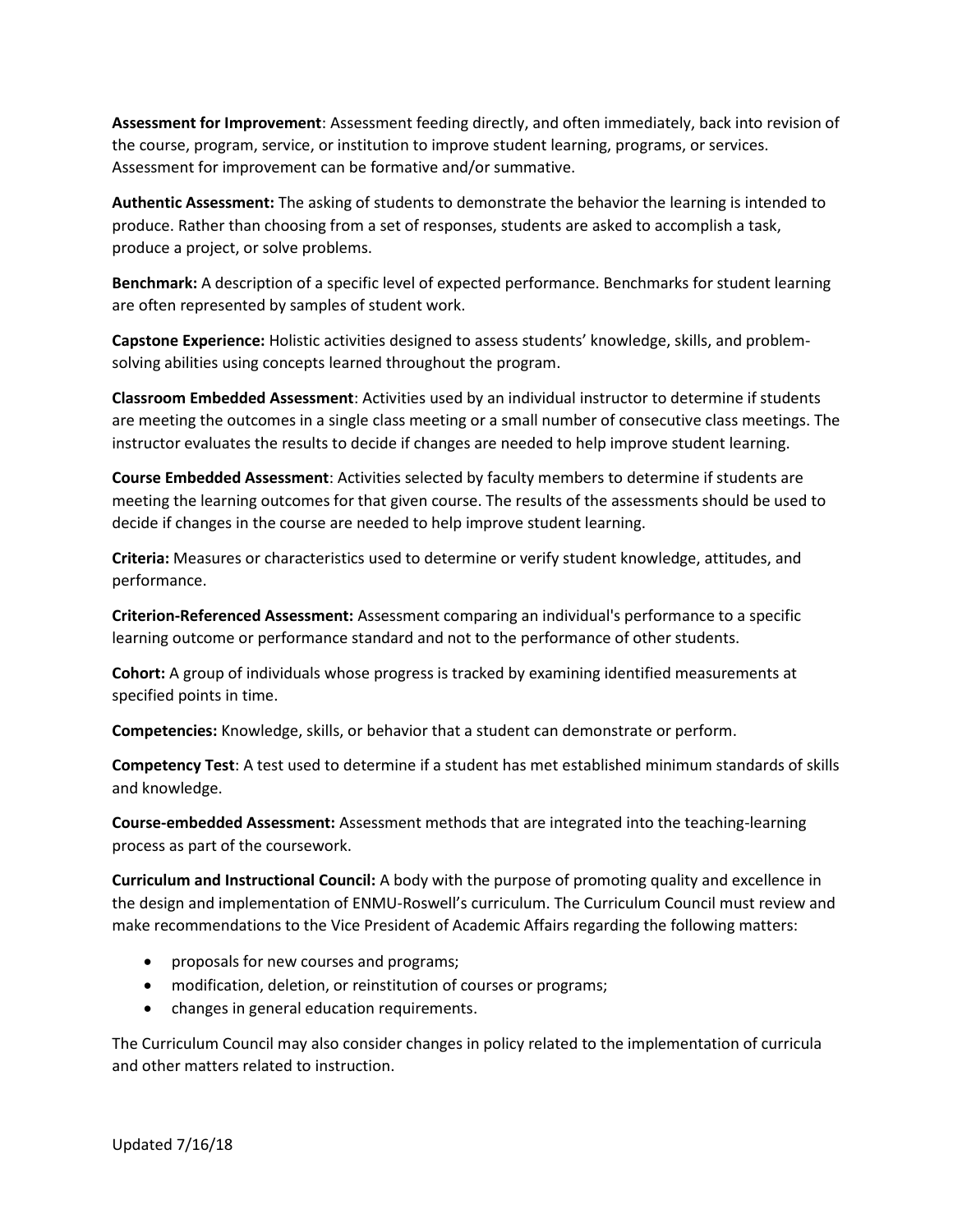**Curriculum Mapping:** The process for documenting the link between course learning outcomes and program goals and outcomes.

**Curriculum-embedded or Course-embedded Assessment:** Assessment that occurs simultaneously with learning and as a natural part of the teaching-learning process. These assessments would include activities such as projects, portfolios, and assignments. The assessments occur in the classroom setting, where tasks or tests are developed from the curriculum or instructional materials.

**Cutoff Score:** Minimum score used to determine the performance level needed to pass a competency test.

**Dimensions:** Desired knowledge, attitudes, or skills to be measured in an assessment as represented in a scoring rubric.

**Direct assessment of learning:** Assessment activities that gather evidence of student knowledge and skills based upon student performance, rather than upon perception.

**Educational Objectives:** Objectives that describe the knowledge, skills, abilities, or attitudes students are expected to acquire as a result of completing the academic program. Objectives are sometimes treated as synonymous with outcomes.

**Educational Outcome:** An observable act that can be measured, usually a culminating activity or product. Outcomes are often synonymous with objectives. NMHED uses the term "outcomes" rather than "objectives."

**Evaluation:** One or more processes for interpreting the data and evidence accumulated through assessment processes. Evaluation determines the extent to which student outcomes are being attained. Evaluation results in decisions and actions regarding program improvement (*Source: Higher Learning Commission [HLC] definition from Assessment Basics Workshop 2018*).

**External assessment:** The use of criteria (i.e., rubric) or an instrument developed by a source external to ENMU-Roswell; such an assessment is usually summative, quantitative, and standardized.

**Formative Assessment:** Specific assessments identifying what individuals know or are able to do and not do when given a learning task. This measurement has a specific focus on student learning assessment within a course.

**Holistic Scoring:** Evaluation of student work in which the score is based on an overall scoring of student performance rather than on a scoring of individual components.

**Indirect Measure of Learning Outcomes**: Assessment of learning that gathers reflections about the learning or secondary evidence of the learning's existence. In the case of indirect measures, a recorder (usually a student or instructor) reports the perception of how well a given learning outcome has been achieved.

**Institutional Assessment:** Processes identified by members of an institution to determine the ability of the institution to meet its Mission and Strategic Goals.

**Institutional Learning Outcomes (ILOs):** Outcomes including the knowledge, skills and competencies embedded within every aspect of the college to enhance each student's transferable learning skills. The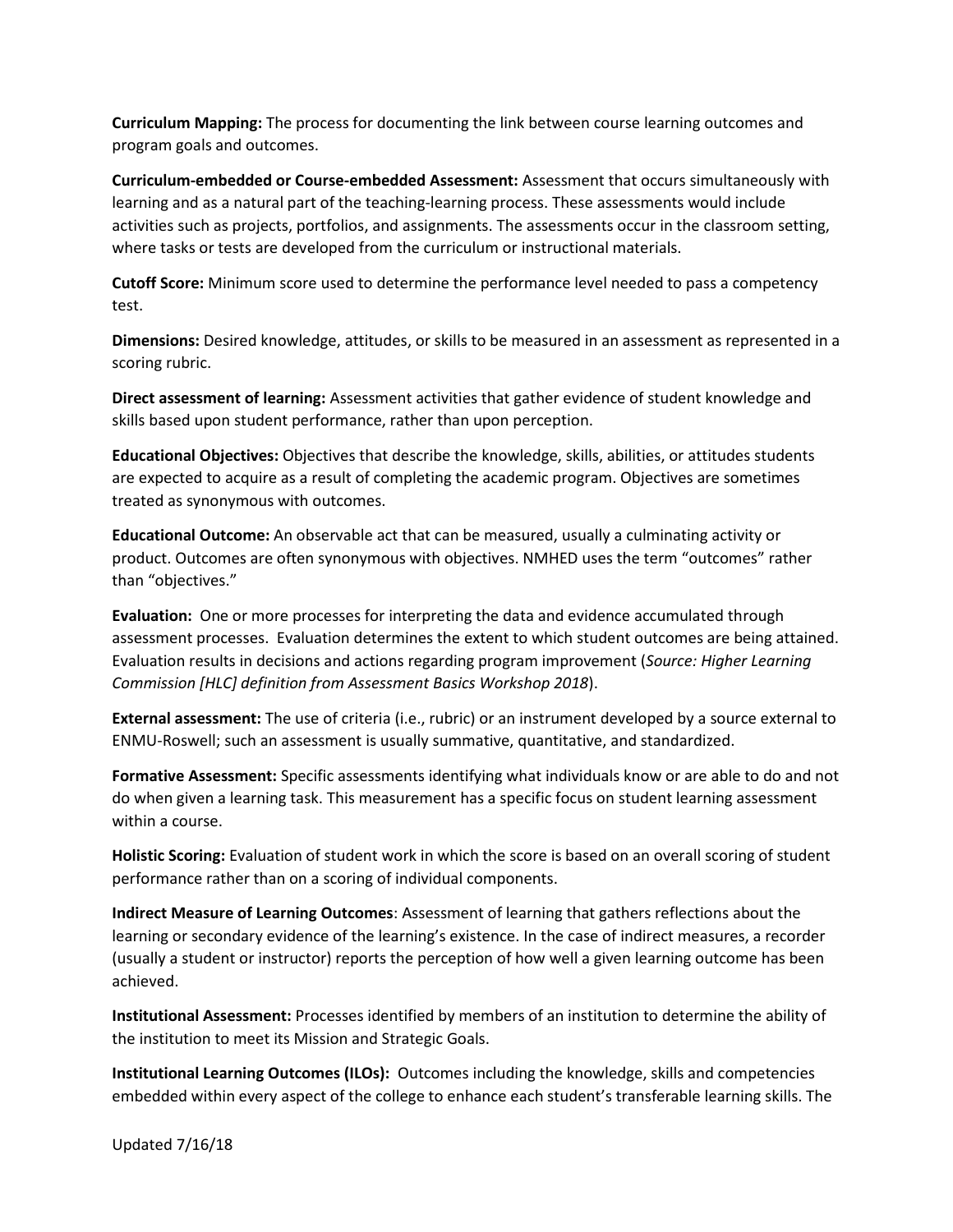ILOs represent the broad categories of competence that enable students to be successful in further education and careers, as citizens, and in their personal lives.

**Item Analysis:** The analysis of test items to determine the proportions of students selecting each answer. This process is used to evaluate student strengths and weaknesses and may indicate problems with the test's validity and possible bias.

**Locally Developed Assessment:** Activities and instruments that are developed by an institution's faculty based on their teaching approaches, students, and course learning outcomes.

**Norm:** A distribution of scores obtained from a norm group. The norm is the median of scores or performance of the students in that group, where half of the scores will fall above the norm and half below the norm.

**Norm Group:** A group of individuals selected randomly by an assessment developer to be used in determining a range of scores and establishing percentiles of performance for the assessment.

**Norm-Referenced Assessment:** An assessment where student performance or performances are compared to a norm group.

**Objective Test:** A test for which the scoring procedure is completely specified and not subjective, enabling agreement about the correct answer among different scorers.

**Performance-Based Assessment:** Direct observation and rating of an individual's performance of an educational objective. The assessment may be conducted over a period of time and usually includes the use of a rubric or scoring guide to provide for objectivity. A test of the ability to apply knowledge in a real-life setting is an example of performance-based assessment.

**Performance Indicators:** Specific, measurable statements identifying student performance(s) required to meet the outcome; confirmable through evidence (*Source: Higher Learning Commission [HLC] definition from Assessment Basics Workshop 2018*).

**Portfolio:** A collection of work, usually drawn from students' classroom work. Portfolios or presentations can be designed to assess student progress, effort, and/or achievement, and to encourage students to reflect on their learning.

**Portfolio Assessment:** Reviewers assess student work on meeting outcomes by use of a portfolio and established criteria of performance. Each item in the portfolio may be individually scored, or a holistic scoring process may be used to present an overall impression of the student's collected work.

**Primary Trait Rubric:** A scoring rubric constructed to assess a specific trait, skill, behavior, or format.

**Program Assessment:** Processes identified by faculty and staff members of an academic or nonacademic program to measure identified outcomes as a result of participation in the program or service. The results of the assessments should be used to decide if changes are needed to improve the program or service.

**Program Learning Outcomes (PLOs):** Description of the knowledge, skills, and abilities that students should have acquired by the time of a completion of an academic program.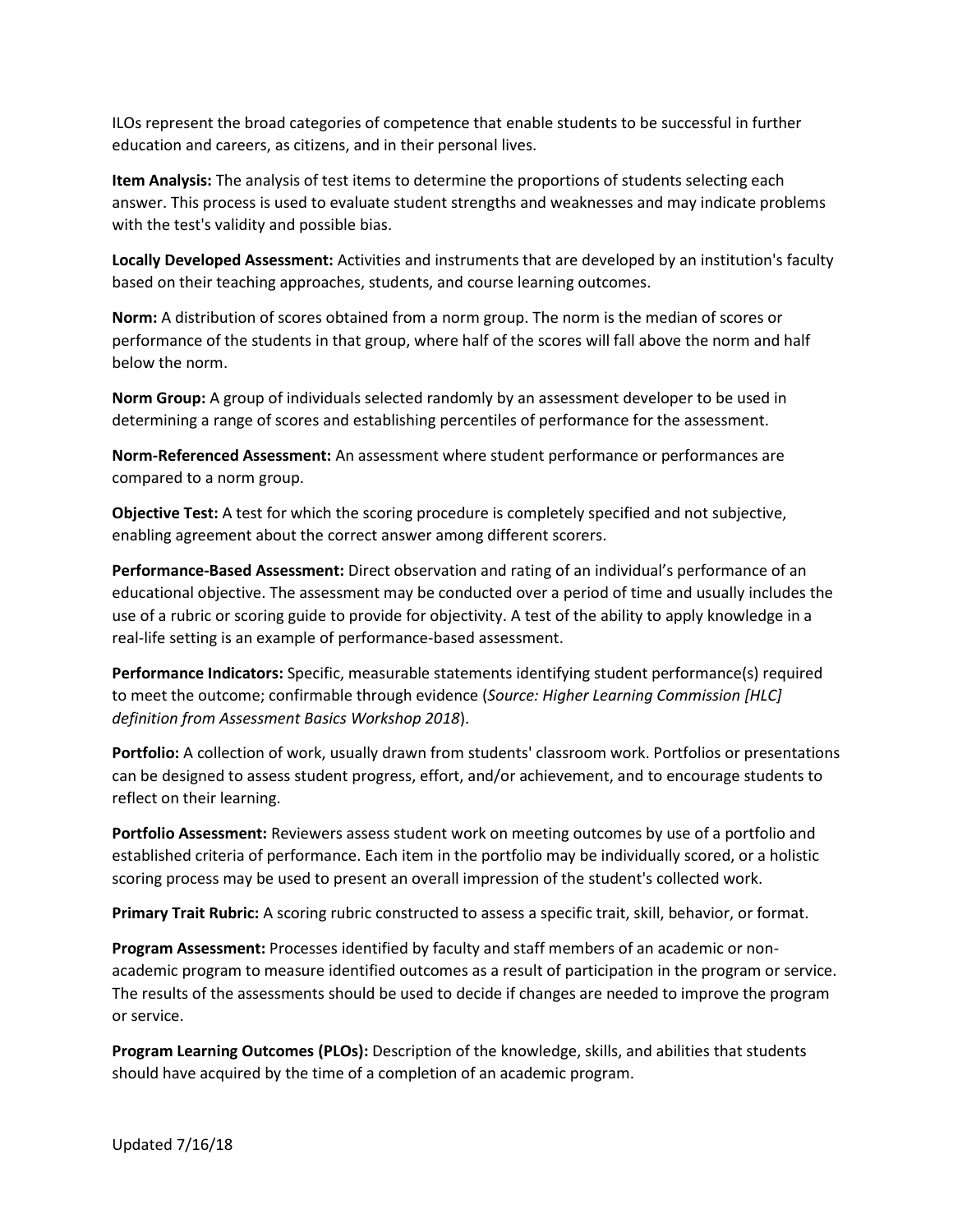**Program Review:** A comprehensive evaluation of an academic program for the purposes of improvement and accountability. Reviewing committees evaluate the quality of, need for, and centrality of the program to the university's missions and goals. Since student learning is a fundamental goal of any academic program, the student learning outcomes assessment plan executed by each program is a significant component of the program review process.

**Qualitative assessment:** The analysis of data by interpretive criteria.

**Quantitative assessment:** The analysis of data by quantitative methods.

**Rating Scale:** Qualities of a performance on an assessment that is based on descriptive words or phrases that indicate levels of achievement.

**Reliability:** The measure of consistency for an assessment indicating that the assessment yields similar results over time when applied to similar populations in similar circumstances. Reliability provides an indication of the consistency of scores over time and across raters and different items that measure the same thing.

**Rubric:** A scoring guide that defines the criteria of how an assignment or task will be assessed. A rubric typically provides an explicit description of performance characteristics corresponding to a point on a rating scale.

**Sampling:** Method to obtain information about characteristics of a population by examining a smaller, randomly chosen selection (the sample) of the group members. If the sampling is conducted correctly, results will be representative of the population as a whole.

**Standardization:** Procedures for designing, administering, and scoring an assessment in an effort to assure that all students are assessed under the same conditions and that scores are not influenced by extraneous conditions.

**Standardized Test:** An objective test that is given and scored in a uniform manner, often with scores being norm-referenced. Standardized tests are often accompanied by guidelines for administration and scoring in an effort to reduce influence on the results.

**Standards:** Statements of expectations for outcomes, which may include knowledge standards, performance standards, and benchmarks.

**Student Learning Outcomes (SLOs):** Statements clearly defining the expected knowledge, skills, attitudes, competencies, and habits of mind that students are expected to acquire at an institution of higher education. Transparent student learning outcomes statements are:

- specific to institutional level and/or program level;
- clearly expressed and understandable by multiple audiences;
- prominently posted at or linked to multiple places across the website;
- updated regularly to reflect current outcomes;
- receptive to feedback or comments on the quality and utility of the information provided.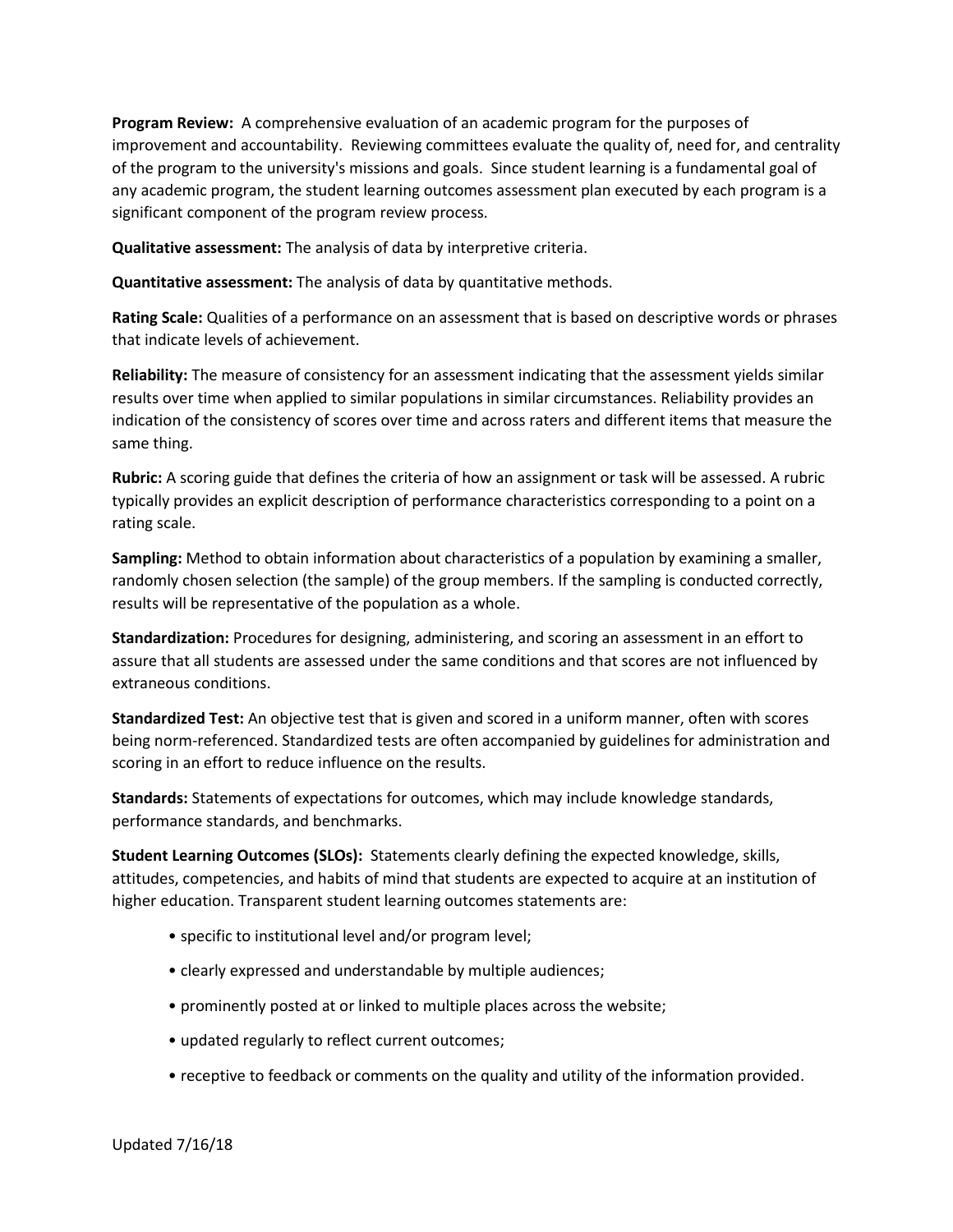## Source:<http://www.learningoutcomesassessment.org/TFComponentSLOS.htm>

**Student Learning Outcomes Assessment:** The systematic collection, examination, and interpretation of qualitative and quantitative data about student learning and the use of that information to document and to improve student learning. Note: Assessment is not synonymous with evaluation. The object of analysis of assessment results is the improvement of learning, and the results should never be used for judging the performance of a faculty or staff member.

**Subjective Assessment:** An assessment in which the impression or opinion of the assessor contributes to the determination of the score or evaluation of performance.

**Summative Assessment:** A summary at the culmination of a course, unit, or program.

**Validity:** The extent to which an assessment measures what it is designed to measure and the extent to which the results can be used to make appropriate and accurate inferences. An assessment cannot be valid if it is not reliable.

**Value added:** The increase in learning that occurs during a course, program, or activity. This concept can focus on either the individual student (how much better a student does something at the end than at the beginning) or a cohort of students. Value added requires pre- and post-assessment for comparison.

*Additional Assessment and Learning Outcomes information can be found at:*

## *Assessment Commons* <http://www2.acs.ncsu.edu/upa/assmt/resource.htm>

*National Institute for Learning Outcomes Assessment*  <http://www.learningoutcomeassessment.org/publications.html>

## **CROSSWALK DEFINITION INFORMATION FOR ENMU-ROSWELL PROGRAMS ACCREDITED BY THIRD-PARTY ORGANIZATIONS**

**Automotive Technology—**Automotive Service Excellence (ASE) accreditation uses the term "performance standards" in place of "learning outcomes." <http://www.aseeducation.org/>

**Medical Assisting and other Allied Health Programs—** Commission on Accreditation of Allied Health Education Programs **(**CAAHEP) accreditation language focuses very heavily on "Outcomes Reporting" and uses the language of "learning domains" as a replacement for learning outcomes. Domains of learning can be categorized as cognitive domain (knowledge), psychomotor domain (skills) and affective domain (attitudes). This categorization is best explained by the Taxonomy of Learning Domains formulated by a group of researchers led by Benjamin Bloom in 1956. The term "threshold" is also used synonymously with standard/goal. <https://www.caahep.org/>

**Nursing**—ACEN accreditation uses student "end-of-program student learning outcomes" and "program outcomes" terminology that also does not significantly differ from HLC and ENMU-Roswell Assessment Terminology. <http://www.acenursing.org/>